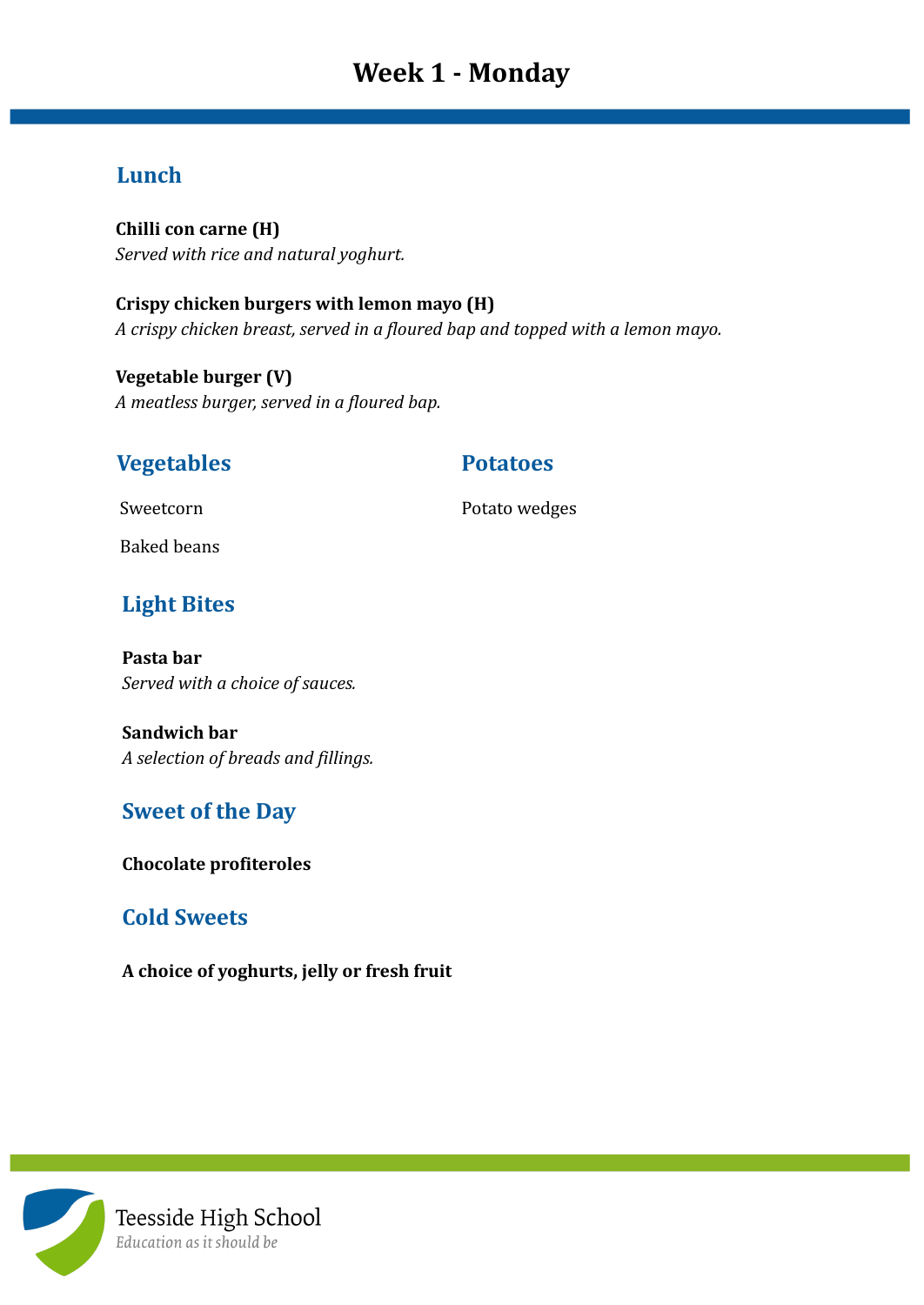# **Week 1 - Tuesday**

#### **Lunch**

**Chicken tikka masala curry (H)** *A classic creamy chicken curry, served with rice and a mini naan bread.*

**Cumberland sausages** *Hearty cumberland sausages served with an onion gravy.*

**Vegetable fried rice (V)** *A mixture of vegetables and rice in oriental spices.*

#### **Vegetables Potatoes**

Medley of vegetables **Paprika roasted** 

### **Light Bites**

**Jacket potatoes** *Served with a choice of fillings.*

**Sandwich bar** *A selection of breads and fillings.*

#### **Sweet of the Day**

**Chocolate brownie**

#### **Cold Sweets**

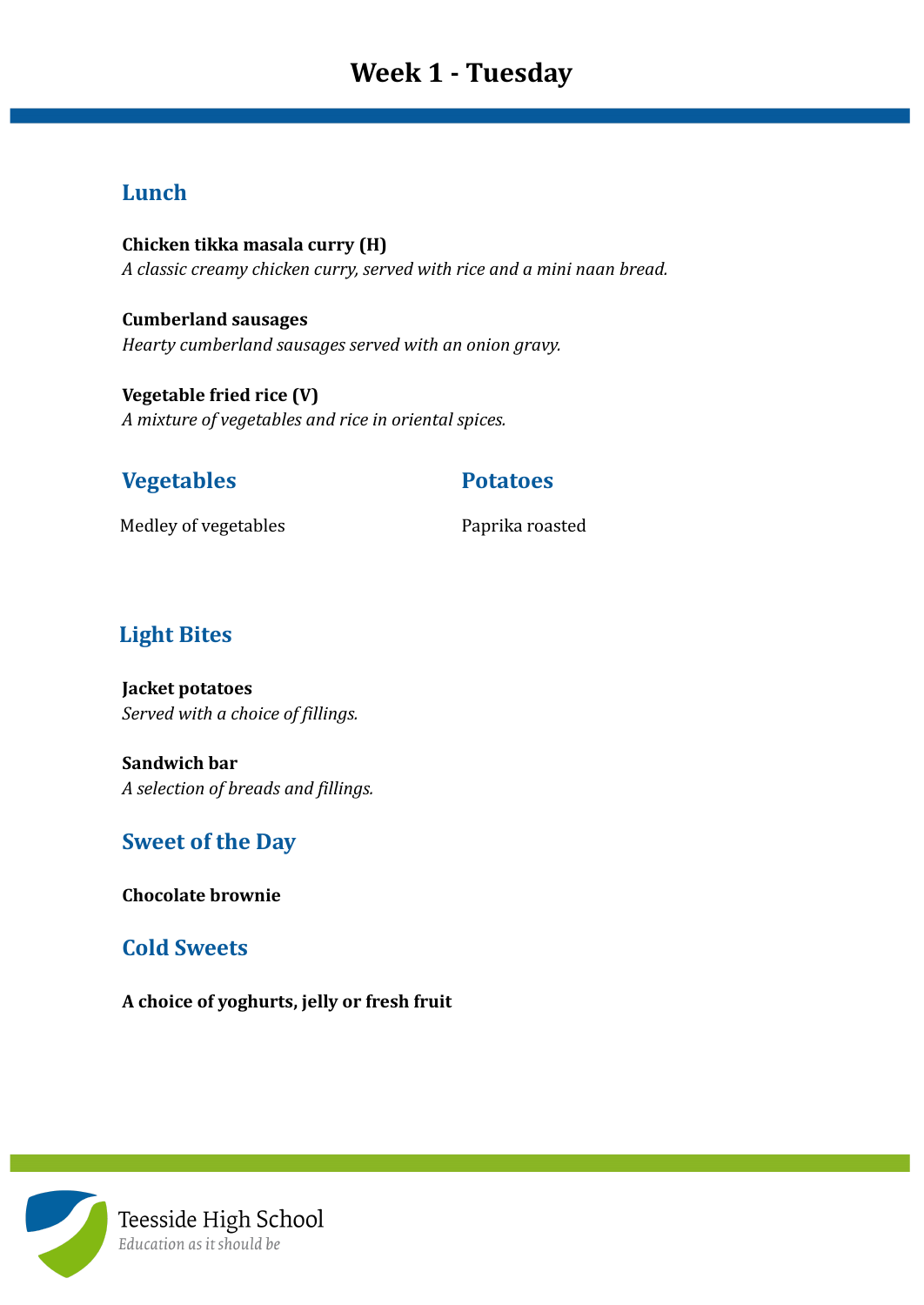# **Week 1 - Wednesday**

#### **Lunch**

**Roasted chicken breast (H)** *A tender chicken breast, served with a Yorkshire pudding.*

#### **Mozzarella, tomato and basil slice (V)**

*A light and crispy puff pastry filled with cherry tomatoes, basil and chunks of mozzarella.*

#### **Vegetables Potatoes**

Baby carrots and peas Roast potatoes

Broccoli florets

## **Light Bites**

**Pasta bar** *Served with a choice of sauces.*

**Sandwich bar** *A selection of breads and fillings.*

### **Sweet of the Day**

**Sprinkle sponge cake with custard**

## **Cold Sweets**

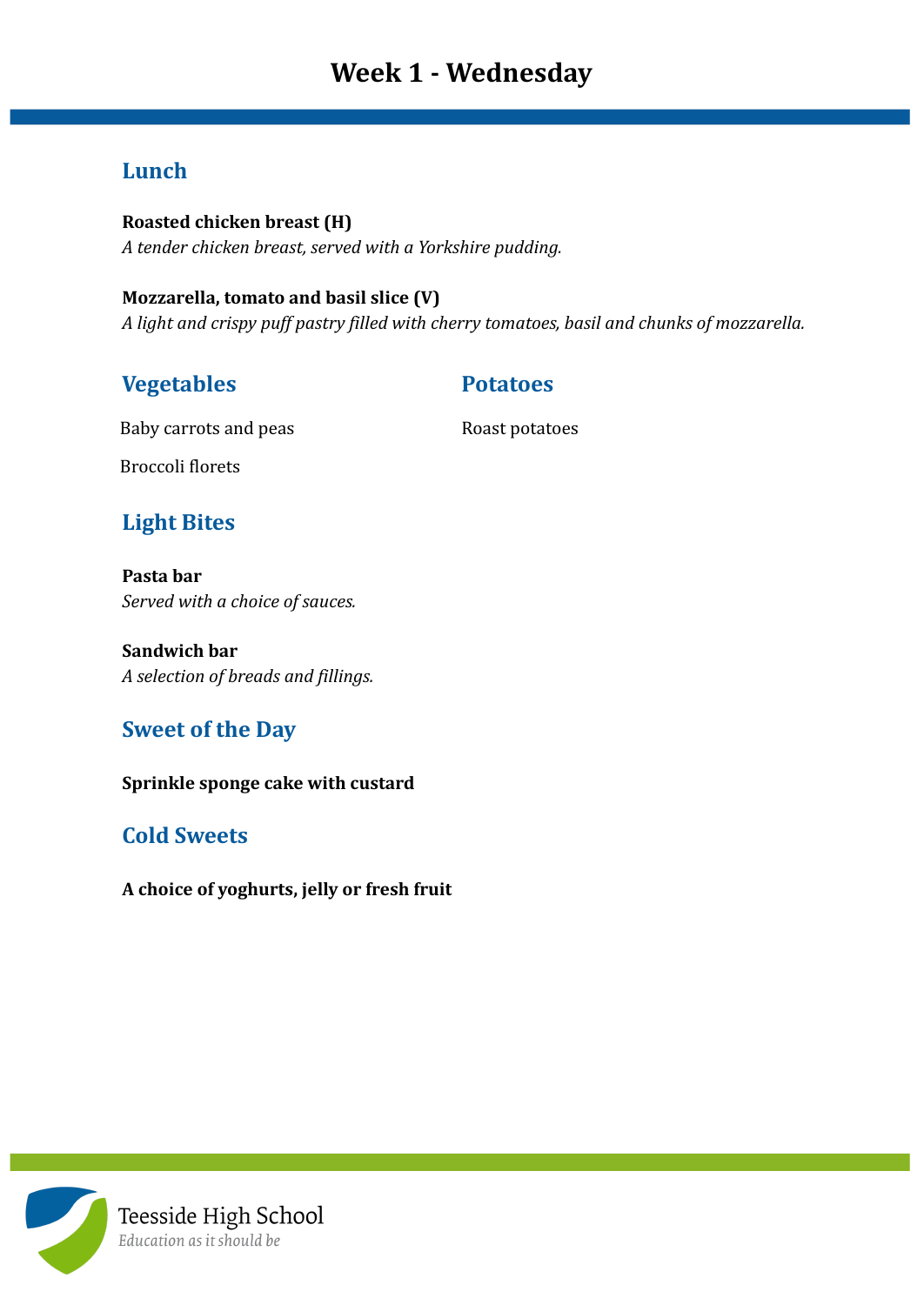# **Week 1 - Thursday**

## **Lunch**

#### **Breaded chicken kiev (H)**

*A lightly breaded chicken breast, with a garlic and herb filling.*

#### **Pepperoni pasta bake**

*A tomato based sauce mixed with tangy pepperoni and topped with cheese and baked until golden.*

#### **Creamy mushroom pasta bake (V)**

*A creamy garlic sauce, with pan fried mushrooms and mixed with pasta and topped with cheese and baked.*

### **Vegetables Potatoes**

Baton carrots Crispy cubed potatoes

Whole green beans

## **Light Bites**

**Jacket potatoes** *Served with a choice of fillings.*

**Sandwich bar** *A selection of breads and fillings.*

### **Sweet of the Day**

**Creamy rice pudding**

#### **Cold Sweets**